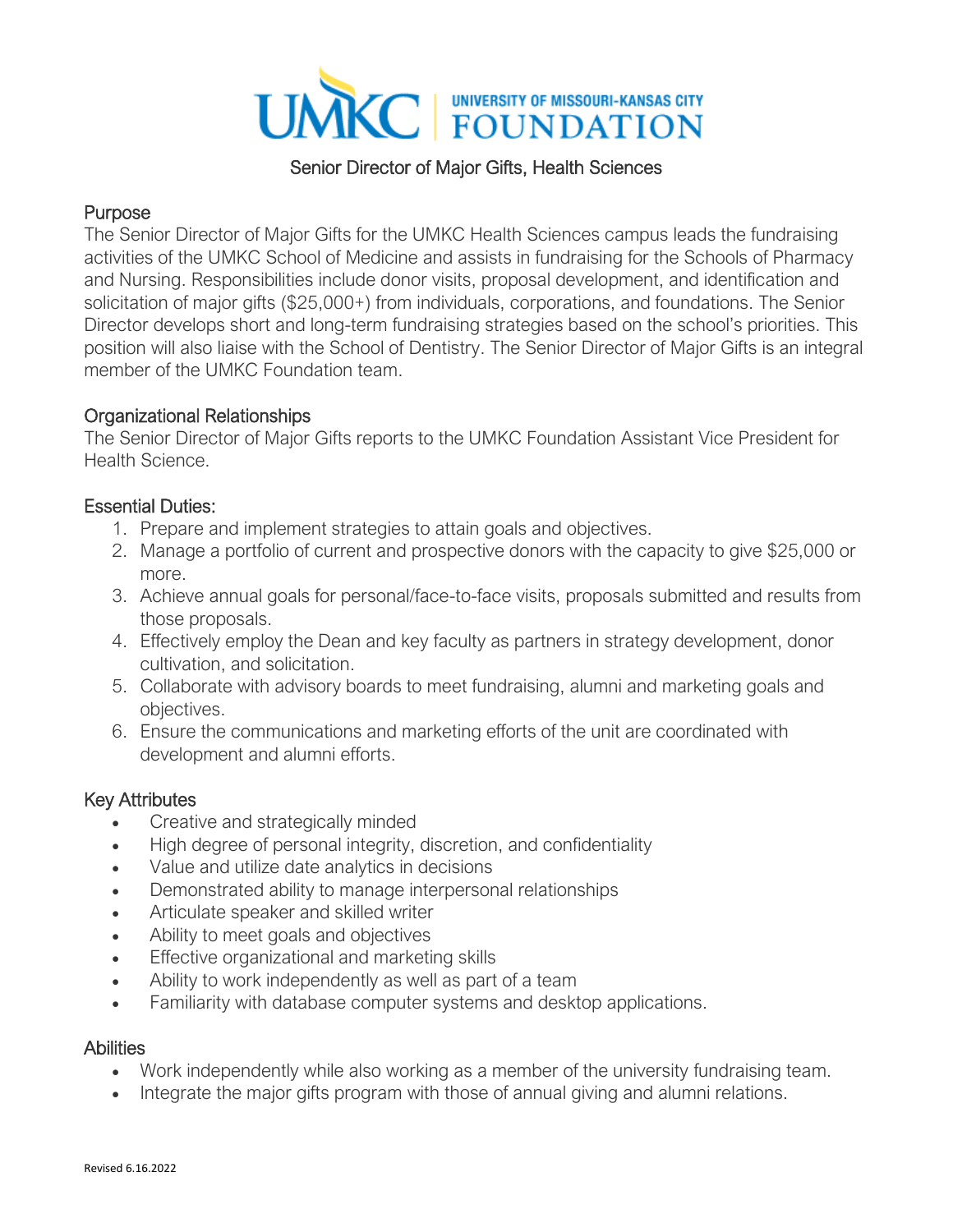- Initiate, analyze, monitor, evaluate and alter strategic fundraising plans.
- Participate in all aspects of the gift cycle: (1) initiate contacts with major donors; (2) develop appropriate cultivation strategies; (3) move potential donors forward in the giving cycle in a timely fashion and secure major gifts; (4) maintain stewardship contacts with donors.
- Travel nationally

## Education and Experience

A bachelor's degree and five years of experience in fundraising or related field are required. Experience with higher education or a comparably complex organization and CFRE designation preferred.

## Supervisory Controls

Incumbent must have a high level of independence in accomplishing the responsibilities of the position. Goals, priorities, and major projects are reviewed and discussed on an on-going basis with the UMKC Foundation Assistant Vice President.

Guidelines are provided by the goals and objectives of the position, by fundraising strategies and techniques, by stewardship guidelines, and by the goals of the UMKC Foundation and the mission of the University. Confidentiality and discretion are mandatory.

## **Complexity**

The ability to interact comfortably, tactfully, and effectively with varied internal and external constituencies is essential. Must display a high level of maturity and personal integrity and ability to understand, develop, and sustain resilient and dynamic relationships with donors, colleagues, and senior management.

# Salary Range

\$80,000 - \$90,000 Commensurate with experience.

#### Environmental Demands

This position does not require unusual physical ability. Little physical exertion is involved, although considerable pressures exist; ability to handle tension and stress in a positive manner is required. No risks or discomforts are imposed upon this position by the physical surroundings or job situation. Frequent travel, as well as evening/weekend work, are required.

# UMKC

The University of Missouri Kansas City is located in the heart of Kansas City, one mile from the famed KC Plaza District. Kansas City is home to the Kauffman Center for Performing Arts, KC Chiefs, KC Royals, Sporting KC, and is home to world renowned BBQ. Rich in diversity, culture, and sports, UMKC is a rich traditional university with a host of professional schools in a robust urban setting.

#### UMKC Foundation

The UMKC Foundation is a separate but affiliated enterprise that is devoted to raising funds for the University of Missouri-Kansas City, and for exercising fiduciary responsibility over endowments